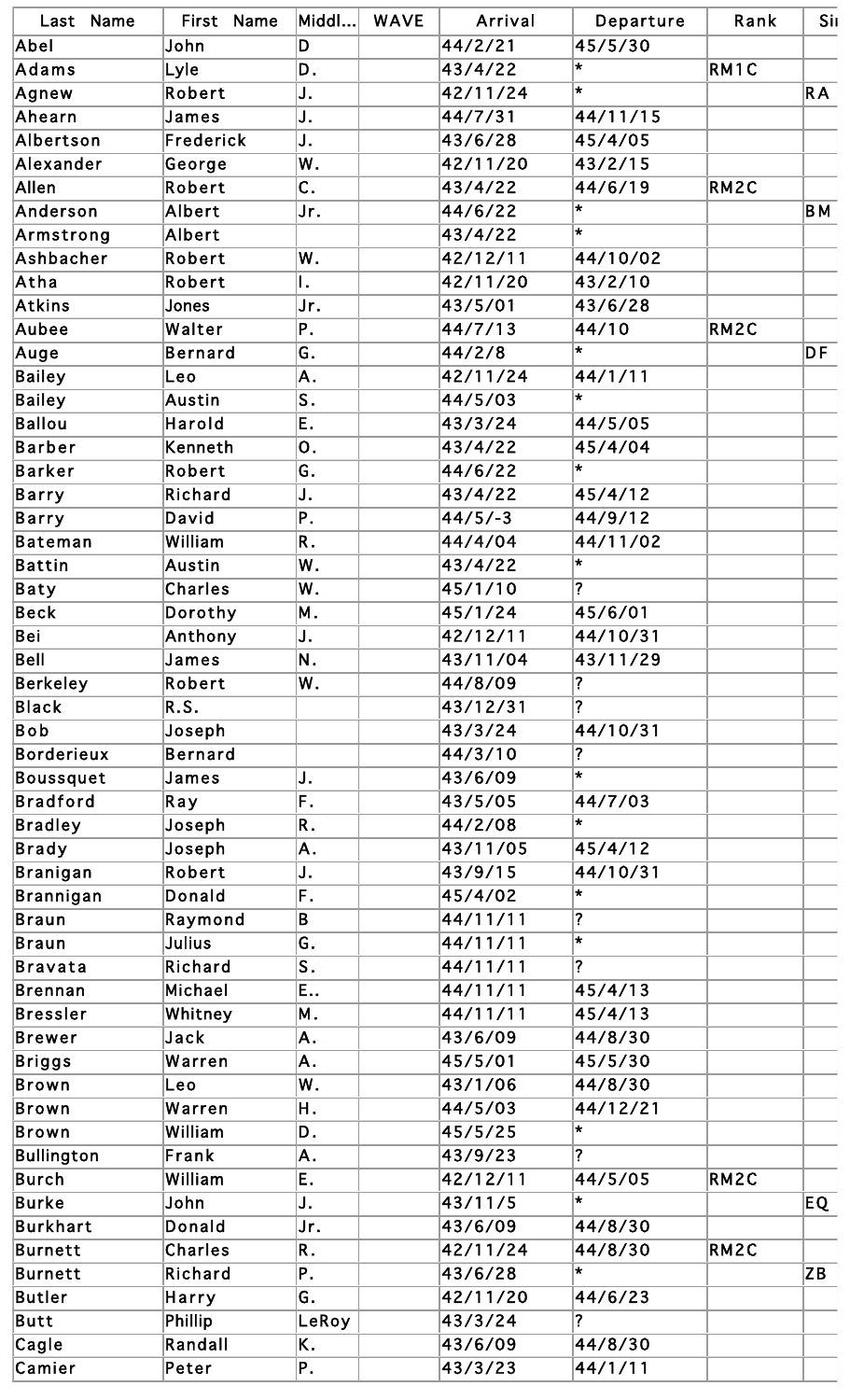| Last Name      | First Name      | Middl                        | <b>WAVE</b> | Arrival                 | Departure                    | Rank                                                | Sil |
|----------------|-----------------|------------------------------|-------------|-------------------------|------------------------------|-----------------------------------------------------|-----|
| Campbell       | K.G.            |                              |             | 44/11/20                | $\overline{?}$               |                                                     |     |
| Carpenter      | <b>Bartlett</b> | IJ.                          |             | 43/5/14                 | 45/31/45                     |                                                     |     |
| Carpenter      | Robert          | IJ.                          |             |                         |                              |                                                     |     |
| Cartmill       | Robert          | Η.<br>W.                     |             | 43/1/06                 | 44/8/30                      |                                                     |     |
| Cavins         | Cloyce          | L.                           |             | 43/3/23                 | 45/5/30                      |                                                     |     |
| Chambers       | Robert          | A.                           |             | 44/7/31                 | 44/12/16                     |                                                     |     |
| Chantre        | Napoleon        | О.                           |             | 45/1/22                 | 45/4/06                      |                                                     |     |
| Chase          | Calvin          | K.                           |             | 44/2/28                 | $\star$                      |                                                     |     |
| Childress      | William         | F.                           |             | 45/4/30                 | l.                           | <b>CRM</b>                                          |     |
| Chinnock       | Edwin           | L.                           |             | 43/4/29                 | $\star$                      |                                                     | EL. |
| Chisholm       | Joseph          | W.                           |             | 42/11/21                | 44/6/05                      |                                                     |     |
| Choplo         | Joseph          | ٧.                           |             | 44/5/03                 | 44/12/21                     |                                                     |     |
| Church         | Columbus        | Α.                           |             | 43/6/09                 | 44/4/24                      |                                                     |     |
| Church         | <b>Charles</b>  | $\overline{C}$ .             |             | 45/4/2                  | $\boldsymbol{\mathsf{a}}$    |                                                     |     |
| <b>Clark</b>   | Sheldon         | E.                           |             | 43/3/24                 | 44/10/31                     |                                                     |     |
| Clark          | Carl            | E                            |             | 43/6/09                 | 44/8/30                      |                                                     |     |
| <b>Clinton</b> | Mark            | Harold                       |             | 45/3/01                 | ?                            |                                                     |     |
| Cobb           | Elmer           | L                            |             | $\overline{\mathbf{?}}$ | 44/99                        |                                                     |     |
| Coleman        | Frederick       | R.                           |             | 45/4/02                 | ?                            |                                                     |     |
| Collins        | John            | Η.                           |             | 42/11/10                | 45/1/30                      |                                                     |     |
| Collucci       | John            | L.                           |             | 43/2/23                 | $\overline{\mathbf{?}}$      |                                                     |     |
| Colt           | George          | Jos.                         |             | 44/4/27                 | ?                            |                                                     |     |
| Conway         | <b>Edward</b>   | B.                           |             | 45/3/30                 | $\overline{\mathbf{r}}$      |                                                     |     |
| Corbeil        |                 | G.                           |             | 44/7/31                 | 44/12/29                     |                                                     |     |
| Coward         | Roger<br>Aldon  |                              |             | 43/6/09                 | 45/4/12                      |                                                     |     |
|                |                 |                              |             | 43/12/11                |                              |                                                     |     |
| $ C$ ox        | Abbott          | R. Jr.                       |             |                         | 44/5/05<br>$\star$           |                                                     |     |
| Cregg          | John            | IJ.                          |             | 43/3/23                 |                              |                                                     |     |
| Crimmins       | <b>Theodore</b> | IJ.                          |             | 43/4/22                 | 45/4/04<br>$\star$           | S1C                                                 |     |
| Cross          | Arthur          | B.                           |             | 45/5/22                 |                              |                                                     | AC. |
| Crouch         | Victor          |                              |             | 44/2/26                 | 44/12/19                     |                                                     |     |
| Curran         | James           | IJ.                          |             | 44/7/31                 | 44/11/6                      |                                                     |     |
| D'Entremont    | Howard          | A.                           |             | 44/8/26                 | $\overline{\mathbf{?}}$      |                                                     |     |
| Dashiell       | Wayne           | A.                           |             | 44/12/22                | $\overline{\mathbf{?}}$<br>₩ | $\left \mathsf{SP}(\mathsf{Q})\mathsf{TE1c}\right $ |     |
| Davis          | Robert          | E.                           |             | 43/7/30                 | $\star$                      |                                                     |     |
| Davis          | Ralph           | W.                           |             | 45/5/22                 |                              |                                                     |     |
| Deacon         | Knole           | S.                           |             | 43/3/24                 | 45/4/4                       |                                                     |     |
| Delagnes       | Rene            | G.                           |             | 42/12/11                | 45/5/29                      |                                                     |     |
| Delbrugge      | <b>Emerald</b>  | Η.                           |             | 43/4/22                 | $\star$                      |                                                     |     |
| Dembski        | Edward          | L.                           |             | 45/5/25                 | $\overline{\mathbf{?}}$      |                                                     |     |
| Desrocher      | Roland          | David                        |             | 45/3/7                  | $\overline{\mathbf{?}}$      |                                                     |     |
| DeVille        | <b>Burley</b>   |                              |             | 43/3/22                 | 44/8/30                      |                                                     |     |
| Dilday         | William         | G.                           |             | 45/5/22                 | $\star$                      |                                                     |     |
| Dolan          | John            | Μ.                           |             | 43/3/24                 | 44/6/16                      |                                                     |     |
| Donahue        | Richard         | Τ.                           |             | 45/5/22                 | $\star$                      |                                                     |     |
| Donaldson      | Paul            | R.                           |             | 45/1/24                 | $\star$                      |                                                     |     |
| Donovan        | Cornelis        | Τ.<br>Jr.                    |             | 43/6/16                 | 45/1/2                       | $SP(Q)$ TE1C                                        |     |
| Dowd           | John            | IJ.                          |             | 44/1/29                 | $\star$                      |                                                     | DJ  |
| Dunlea         | Thomas          | F. Jr.                       |             | 44/5/3                  | ₩                            |                                                     |     |
| Dunn           | William         | L.                           |             | 44/5/3                  | $\star$                      |                                                     |     |
| Durrie         | Robert          | ١.                           |             | 43/3/24                 | 44/8/30                      |                                                     |     |
| Eberts         | William         | Η.                           |             | 43/4/22                 | 44/5/5                       |                                                     |     |
| Edwards        | Robert          | Ε.                           |             | 42/1/6                  | 44/3/27                      |                                                     |     |
| Egler          | Earl            | ۷.                           |             | 45/1/2                  | 45/5/21                      |                                                     |     |
| Elasick        | William         | Κ.                           |             | 43/3/23                 | $\star$                      |                                                     |     |
| Elmore         | James           | Μ.                           |             | 42/12/11                | 44/10/2                      |                                                     |     |
| Evans          | Franklin        | L.                           |             | 43/1/6                  | 43/11/12                     |                                                     |     |
| Ewald          | E               | $ \mathsf{W}\mathsf{esley} $ |             | 43/1/6                  | $\boldsymbol{\mathsf{?}}$    |                                                     |     |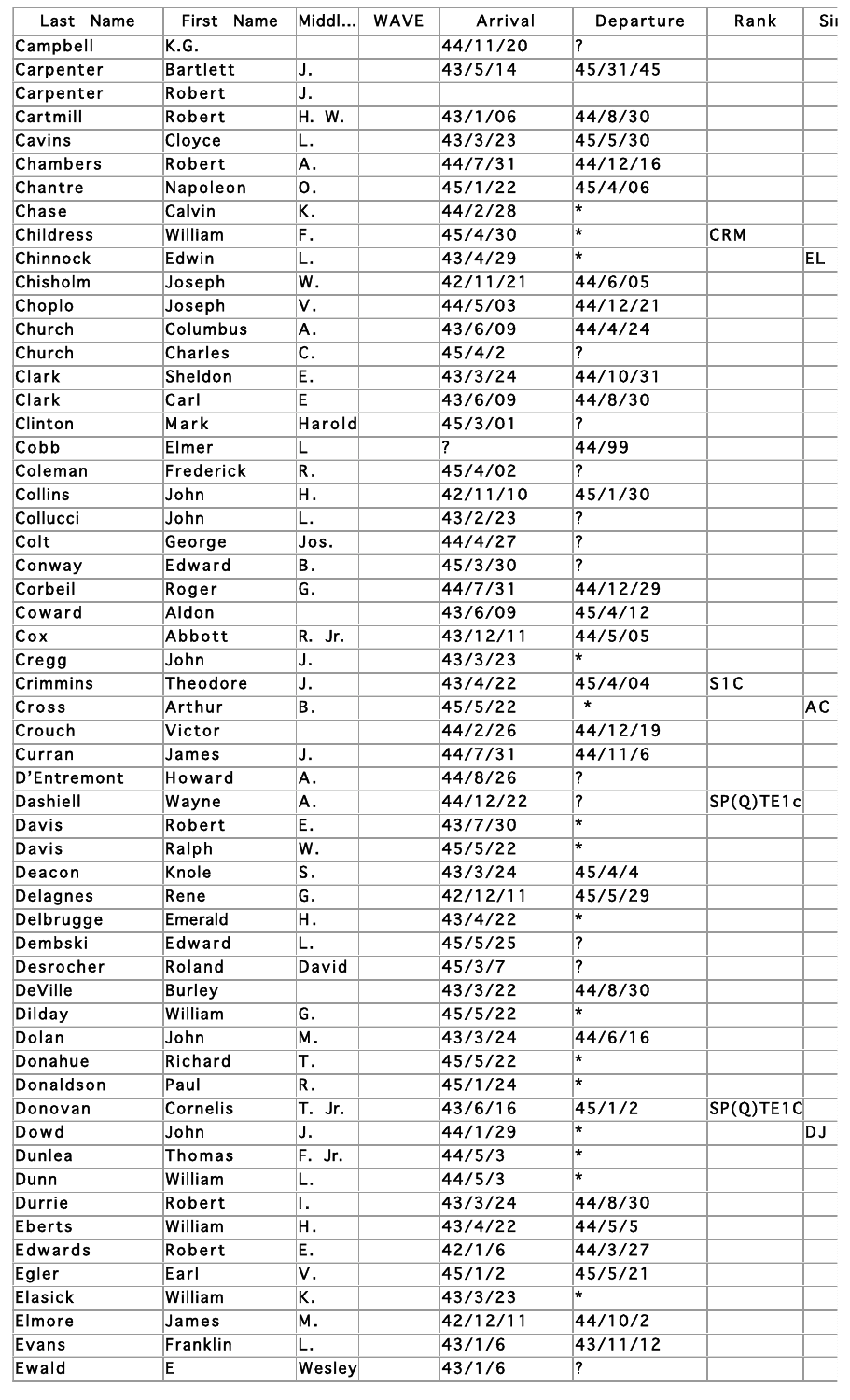| Last Name        | First Name     | Middl                 | <b>WAVE</b> | Arrival  | Departure               | Rank              | Sil  |
|------------------|----------------|-----------------------|-------------|----------|-------------------------|-------------------|------|
| Faires           | Elbert         | W.                    |             | 43/4/22  | $\star$                 |                   |      |
| Feeney           | William        |                       |             | 43/3/23  | 43/5/18                 |                   |      |
| $ Fe$ il         | Michael        | IJ.                   |             | 43/3/23  | 43/5/18                 |                   |      |
| Fichthorn        | Raymond        | IJ.                   |             | 42/11/24 | 43/4/19                 |                   |      |
| Fingleton        | William        | W.                    |             | 44/3/28  | 45/1/12                 |                   |      |
| Fisher           | Edward         | IJ.                   |             | 43/11/5  | $\star$                 |                   |      |
| Fisher           | <b>Chester</b> | T.                    |             | 44/12/20 | $\overline{?}$          |                   |      |
| Fisher           | Frances        | L.                    |             | 44/9/5   | 45/6/1                  |                   |      |
| Fisher           | Paul           |                       |             | 45/5/21  | $\overline{\mathbf{?}}$ | <b>CY</b>         |      |
| Fishman          | Leonard        |                       |             | 45/5/11  | $\star$                 |                   | LF   |
| Fitzgerald       | William        | IJ.                   |             | 43/3/24  | ₩                       |                   |      |
| Flagg            | Claude         | A., Jr.               |             | 43/4/22  | $\star$                 |                   |      |
| Fletcher         | Oren           | S.                    |             | 45/5/22  | $\star$                 |                   |      |
| Fogg             | Howard         | IJ.                   |             | 42/12/11 | 44/5/5                  |                   |      |
| Foushee          | $\sf S$ a m    | B. Jr.                |             | 43/9/21  | 44/8/14                 |                   |      |
| Fowlkes          | Evt.           | G.                    |             | 43/1/26  | $\overline{?}$          | RM <sub>1</sub> C |      |
| Freitag          | Albert         | F Jr.                 |             | 43/1/17  | $\star$                 |                   | ZC   |
| Gaede            | Donald         | W.                    |             | 43/1/17  | 44/10/31                |                   |      |
| Garber           | Robeet         | D.                    |             | 43/6/9   | 44/4/24                 | RM1C              |      |
| Garthwaite       | George         | IJ.                   |             | 43/3/23  | ₩                       |                   | JX . |
| Gilkey           | Leslie         | R.                    |             | 43/3/30  | $\vert$ ?               |                   |      |
| Gill             | Victor         |                       |             | 45/3/18  | ?                       |                   |      |
| Goetsch          | James          | A.                    |             | 45/1/31  | 45/3/15                 |                   |      |
| Greenwood        | Robert         |                       |             | 43/9/21  | 44/8/14                 |                   |      |
| Grey             | Earl           | $ {\mathsf{Grower}} $ |             | 44/12/26 | 45/4/5                  |                   |      |
| Grisant          | Frank          | V.                    |             | 45/4/7   | $\overline{?}$          |                   |      |
| Grubbs           | Thurston       | A.                    |             | 42/12/11 | 44/8/30                 | S1C               |      |
| Guckes           | Harold         |                       |             | 45/5/22  | $\star$                 |                   | HG   |
| Guiles           | William        | F.                    |             | 44/9/12  | 45/ 4/7                 |                   |      |
| Gygli            | Mardell        | E.                    |             | 44/11/28 | 45/6/1                  |                   |      |
| <b>H'Heureux</b> | Ernest         | F.                    |             | 44/6/22  | 45/5/30                 |                   |      |
| Haddock          | William        | IJ.                   |             | 45/2/3   | $\star$                 |                   |      |
| Hafford          | Leonard        | Ε.                    |             | 42/11/24 | 44/1/11                 |                   |      |
| Hahn             | Kenneth        |                       |             | 43/7/31  | 45/3/28                 |                   |      |
| Hammonds         | Att            | W. Jr.                |             | 43/10/6  | 45/1/29                 |                   |      |
| Hancock          | John           |                       |             | 43/6/28  | $\star$                 |                   |      |
| Hancock          | Carroll        |                       |             | 44/7/6   | 45/3/12                 |                   |      |
| Harger           | Marvin         | L.                    |             | 43/4/22  | 44/5/15                 |                   |      |
| Harrington       | Joseph         | 0.                    |             | 42/12/11 | 44/6/16                 |                   |      |
| Haugen           | Maynard        | L.                    |             | 44/12/8  | ?                       |                   |      |
| Havens           | Otto           |                       |             | 44/10/21 | $\overline{\mathbf{?}}$ |                   |      |
| Hawley           | William        | D.                    |             | 43/7/30  | ₩                       |                   |      |
| Henson           | Nolan          | W.                    |             | 42/12/11 | 44/8/30                 |                   |      |
| Herbert          | Victor         | M.                    |             | 42/12/11 | 44/8/30                 |                   |      |
| Hewitt           | George         | Ε.                    |             | 44/7/31  | 44/11/1                 |                   |      |
| Hickman          | <b>Harold</b>  | F.                    |             | 42/11/24 | 44/10/31                |                   |      |
| <b>Hickox</b>    | Durward        | Charle                |             | 45/1/15  | ?                       |                   |      |
| Hicks            | Albert         | S. Jr.                |             | 44/5/3   | ₩                       |                   |      |
| Hight            | James          | Τ.                    |             | 42/12/11 | 44/8/30                 |                   |      |
| Hill             | Claude         | Jr.                   |             | 42/12/11 | 44/ 5/5                 |                   |      |
| Hilla            | Leo            |                       |             | 42/12/11 | 44/8/30                 |                   |      |
| Hilton           | Robert         | K.                    |             | 43/3/24  | $\star$                 |                   |      |
| Hinds            | John           | P                     |             | 44/5/29  | 45/ 4/6                 |                   |      |
| Hines            | Robert         | B. Jr.                |             | 43/10/9  | 45/1/31                 |                   |      |
| Hobbs            | Frederick      | Β.                    |             | 44/7/31  | 44/ 11/17               |                   |      |
| Hoffman          | Donald         | Η.                    |             | 44/4/21  | $\star$                 |                   |      |
| Hollister        | Oscar          | D.                    |             | 42/12/11 | 44/ 4/24                |                   |      |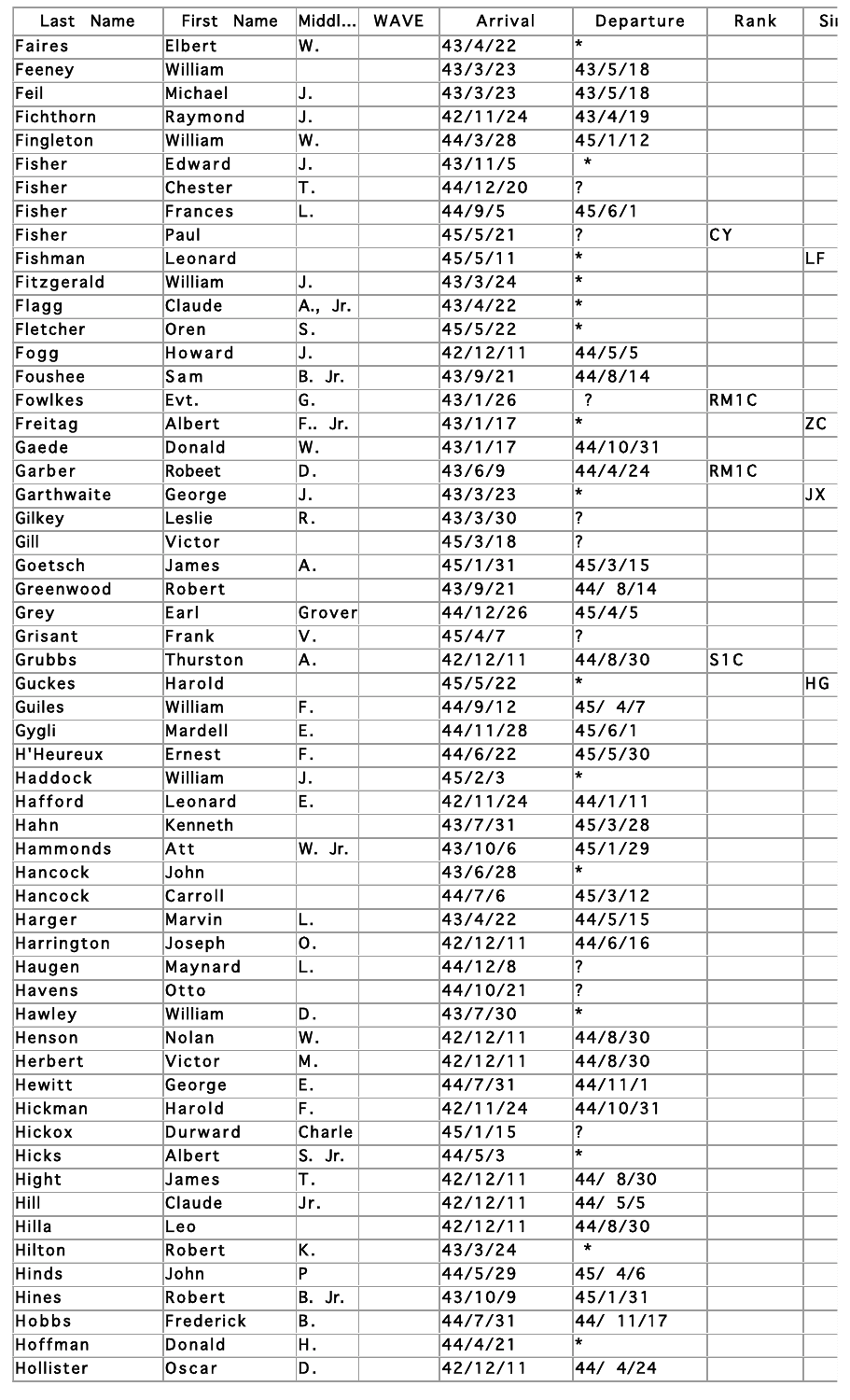| Last Name       | First Name       | Middl…l                   | <b>WAVE</b> | Arrival  | Departure               | Rank              | Sil |
|-----------------|------------------|---------------------------|-------------|----------|-------------------------|-------------------|-----|
| Hopper          | James            | Η.                        |             | 43/3/24  | 43/7/30                 | RM3C              |     |
| Horne           | William          | J.                        |             | 43/11/5  | $\star$                 |                   | ED  |
| Houghton        | Η.               | Μ.                        |             | 45/2/7   | $\overline{\mathbf{?}}$ |                   |     |
| Howley          | Preston          | B.                        |             | 43/11/16 | l*                      |                   |     |
| Huff            | William          | Κ.                        |             | 43/3/4   | 44/10/31                |                   |     |
| Hull            | Harry            | W.                        |             | 43/7/29  | $\star$                 |                   |     |
| <b>Hutchins</b> | О.               | R.                        |             | 45/2/28  | $\overline{?}$          | RM <sub>2</sub> C |     |
| Hyman           | Jack             | B.                        |             | 45/1/30  | $\star$                 | S1C               | JH  |
| James           | Daryl            | Jr.                       |             | 45/5/22  | l.                      |                   | LJ  |
| Janzen          | John             |                           |             | 43/2/2   | 43/5/6                  |                   |     |
| Jernberg        | Ernest           | Ε.                        |             | 44/5/3   | 44/12/21                |                   |     |
| Johnson         | Lyle             | E.                        |             | 42/11/22 | 44/1/11                 |                   |     |
| Johnson         | William          | E.                        |             | 42/11/22 | 44/1/11                 |                   |     |
| Johnson         | Harold           | E.                        |             | 43/11/5  | $\star$                 |                   |     |
| Johnson         | John             | F.                        |             | 43/3/24  | 44/8/30                 |                   |     |
| Johnson         | John             | $ \mathsf{S}%$ .          |             | 43/4/22  | ₩                       | RM2C              |     |
| Johnson         | Ursa             | Ε.                        |             | 43/6/9   | $\star$                 |                   | YI  |
| Johnson         | Leo              | E.                        |             | 43/8/14  | 43/12/17                |                   |     |
| Johnson         | Wayne            | E.                        |             | 43/8/14  | 43/12/17                |                   |     |
| Johnson         | <b>Howard</b>    | Т                         |             | 44/3/17  | $\overline{\mathbf{?}}$ |                   |     |
| Johnson         | Joseph           | E.                        |             | 44/8/12  | 45/ 4/10                |                   |     |
| Jones           | William          | Η.                        |             | 43/3/24  | 44/ 8/30                |                   |     |
| Jones           | <b>Bernard</b>   | Μ.                        |             | 45/5/22  | $\star$                 |                   |     |
| Jordan          | Manuel           | P.                        |             | 44/7/31  | 44/ 11/6                |                   |     |
| Kallfelz        | Leo.             | Lieut.j                   |             | 43/9/22  | 43/ 9/25                | RM2C              |     |
| Kelly           | John             | W.                        |             | 43/11/5  | ∗                       |                   | EQ. |
| Kelly           | Ralph            | E.                        |             | 43/3/24  | ₩                       | RM1C              |     |
| Kempton         | <b>Francis</b>   | IJ.                       |             | 45/4/21  | ×                       |                   | FK  |
| Kessler         | Henry            | IJ.                       |             | 44/4/21  | 44/10/31                |                   |     |
| Kilgore         | Arthur           |                           |             |          |                         |                   |     |
| Kivelin         | John             | E.                        |             | 43/3/24  | ×                       |                   |     |
| Knopf           | William          | L.                        |             | 44/7/31  | 45/11/15                |                   |     |
| Knowles         | William          | ۷.                        |             | 44/4/21  | $\star$                 |                   |     |
| Koch            | Edward           | A.                        |             | 42/12/29 | 44/8/30                 |                   |     |
| Kohan           | Raymond          | G.                        |             | 44/4/21  | 45/3/21                 |                   |     |
| Kolts           | Raymond          | E.                        |             | 44/7/31  | 44/8                    |                   |     |
| Kozora          | Raymond          | IJ.                       |             | 44/4/21  | 44/12/21                |                   |     |
| Kreiner         | Raymond          | F.                        |             | 43/4/22  | 45/5/30                 |                   |     |
| Kreuter         | Walter           | G.                        |             | 45/3/25  | $\star$                 |                   |     |
| Kurlander       | Carl             | E.                        |             | 43/1/6   | 44/10/31                |                   |     |
| Ladd            | Calvin           | G.                        |             | 43/4/22  | $\star$                 |                   |     |
| LaPlaca         | Peter            | IJ.                       |             | 43/11/5  | l.                      |                   |     |
| Larsen          | James            | R.                        |             | 43/6/28  | ×                       |                   |     |
| Larson          | Ellsworth        | L.                        |             | 42/11/24 | 44/6/5                  |                   |     |
| LaVallee        | Paul             | B.                        |             | 43/2/2   | 43/5/6                  |                   |     |
| Layman          | <b>Donald</b>    | $\overline{\mathsf{C}}$ . |             | 42/11/20 | 44/4/25                 |                   |     |
| $\sf Lebel$     |                  |                           |             | 43/7/31  | 43/11/12                |                   |     |
| LeBlanc         | Joseph<br>Robert | A.                        |             | 42/12/11 | 44/10/21                |                   |     |
| $\vert$ Lee     | Thomas           | B.                        |             | 43/2/2   | 43/ 9/22                |                   |     |
| LeFavor         | Richard          |                           |             |          | $\star$                 |                   |     |
|                 |                  | Τ.                        |             | 44/4/21  |                         |                   |     |
| Lehew           | Arthur           | E.                        |             | 44/7/31  | 44/8                    |                   |     |
| Lennartson      | John             | A.                        |             | 42/11/24 | 44/8/30                 |                   |     |
| Lewicki         | Edward           | S.                        |             | 44/12/28 | $\overline{\mathbf{?}}$ |                   |     |
| Lewis           | Norman           | ν.                        |             | 44/5/20  | 44/ 6/1                 |                   |     |
| Lewis           | <b>Edward</b>    | J. Jr.                    |             | 44/6/22  | $\star$                 |                   |     |
| Liddick         | Carl             | W.                        |             | 43/6/28  | 45/3/5/                 |                   |     |
| Liedtke         | Fred             | Edwar                     |             | 45/4/2   | 45/ 4/12                |                   |     |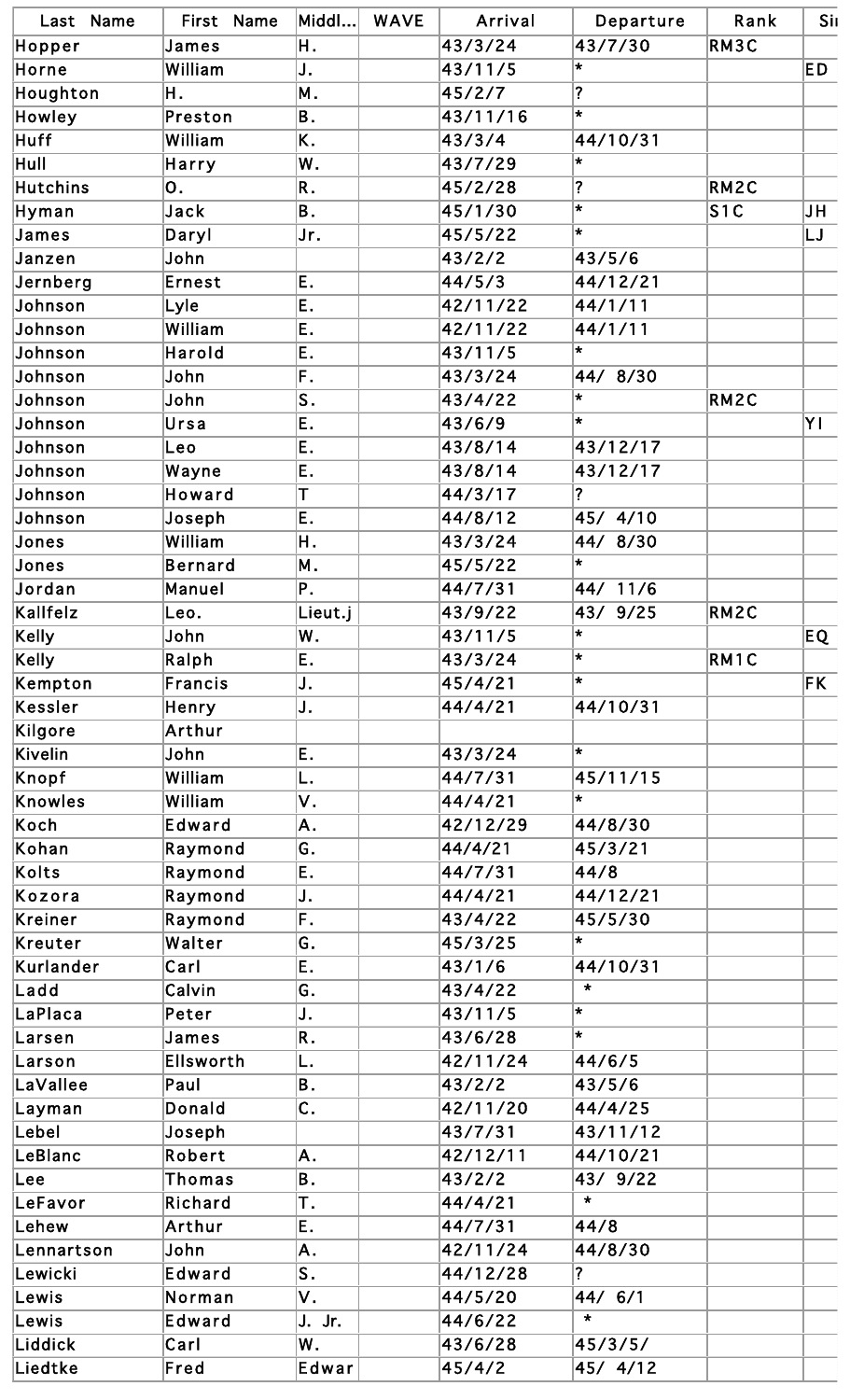| Last Name         | First Name      | $ $ Middl $\ldots $       | <b>WAVE</b> | Arrival     | Departure                          | Rank              | Sil                               |
|-------------------|-----------------|---------------------------|-------------|-------------|------------------------------------|-------------------|-----------------------------------|
| Likens            | George          | F.                        |             | 43/4/9      | 44/1/11                            |                   |                                   |
| Lilja             | Pershing        |                           |             | 42/11/20    | 44/6/5                             |                   |                                   |
| Longhenry         | Frederick       | D.                        |             | 43/2/2      | 45/4/5                             |                   |                                   |
| Lopes             | John            | S <sub>1</sub>            |             | 44/7/31     | 44/12/8                            |                   |                                   |
| Luckraft          | Henry           | S.                        |             | 42/12/11    | 44/5/5                             |                   |                                   |
| Ludwig            | Howard          | W.                        |             | 44/2/8      | 44/10/31                           | <b>CSP</b><br>(Q) |                                   |
| Lumpkin           | C.W.            | <b>Dick</b>               |             | 43/6/11     | 45/6/11                            | <b>Y1c V-4</b>    | CL                                |
| Lundy             | Julian          | P.                        |             | 42/12/11    | 44/7/10                            | SP(Q)TEL1         |                                   |
| Lupton            | William         | M.                        |             | 43/11/18    | 45/6/1                             |                   | LP.                               |
| MacDonald         | John            | S.                        |             | 44/7/31     | 44/ 11/6                           |                   |                                   |
| Mack              | Robert          | J.                        |             | 43/3/24     | 44/10/31                           |                   |                                   |
| MacMartin         | Edward          | B.                        |             | 43/3/23     | 45/3/13                            |                   |                                   |
| Malin             | <b>Munroe</b>   | $\overline{\mathsf{c}}$ . |             | 43/6/28     | $\star$                            |                   |                                   |
| Maltrotti         | John            | S.                        |             | 42/10/20    | 44/10/2                            |                   |                                   |
| Maltz             | Harry           | L.                        |             | 43/4/5      | 44/2/21                            |                   |                                   |
| Marquart          | Paul            | E.                        |             | 43/3/24     | 43/ 7/30                           | RM2C              |                                   |
| Marquis           | Alfred          | J.                        |             | 43/3/24     | $\star$                            |                   | AΗ                                |
| Marshall          | Mildred         | M.                        |             | 44/9/5      | 45/6/1                             |                   |                                   |
| Martin            | Frank           | P.                        |             | 43/7/31     | $\star$                            |                   |                                   |
| Masdea            | James           | Η.                        |             | 44/7/31     | 45/11/6                            |                   |                                   |
| Massaro           | Gaetano         | J.                        |             | 45/3/16     | $\overline{\mathbf{?}}$            |                   |                                   |
| Mawhinney         | William         | L.                        |             | 42/11/24    | 44/10/2                            |                   |                                   |
| McCabe            | Robert          | K.                        |             | 43/3/24     | 44/8/30                            |                   |                                   |
| McCaffrey         | Henry           | R.                        |             | 43/3/23     | $\star$                            |                   |                                   |
| McCann            | Robert          | G.                        |             | 43/4/22     | l.                                 |                   |                                   |
| McDade            | John            | E.                        |             | 45/5/22     | $\star$                            | RM2C              |                                   |
| McGilvray         | Reaney          | F.                        |             | 43/11/5     | $\star$                            |                   | EV.                               |
| McGonagle         | William         | L.                        |             | 43/9/21     | 44/4/7                             |                   |                                   |
| McKennon          | Willard         | K.                        |             | 44/2/8      | ₩                                  |                   |                                   |
| McKnight          | John            | Η.                        |             | 45/3/10     | l.                                 |                   |                                   |
| McLean            | Norman          | Η.                        |             | 42/12/11    | 43/ 7/30                           |                   |                                   |
| McManamy          | Daniel          | J.                        |             | 44/5/3      | ₩                                  |                   |                                   |
| McMillen          | Nelson          | M.                        |             | 43/6/28     | $\star$                            |                   |                                   |
| Melvin            | Robert          | G.                        |             | 43/6/28     | 45/4/5                             |                   |                                   |
| Melvin            | Gene            | Norma                     |             | 43/6/9      | 45/ 5/30                           | RM2C              |                                   |
| Mercier           | <b>Berthron</b> | B.                        |             | 43/11/5     | $\star$                            |                   | EF.                               |
| Mertel            | Lowell          | R.                        |             | 44/4/4      | 45/1/23                            |                   |                                   |
| Mertens           | Norbert         | Η.                        |             | 43/6/28     | 44/10/31                           | S1C               |                                   |
|                   | John            |                           |             | 45/5/22     | $\star$                            |                   | JV                                |
| Metzger<br>Miller |                 | ٧.                        |             | 43/3/12     | 43/5/6                             |                   |                                   |
|                   | Joseph          | Α.                        |             |             |                                    |                   |                                   |
| Milley            | Hubert          | <b>Cliff</b>              |             | 44/7/31     | 44/11/6<br>$\overline{\mathbf{?}}$ |                   |                                   |
| Millison          | Leslie          | Jr.                       |             | $45/3 - 30$ |                                    |                   |                                   |
| Mitchell          | Charlie         | P                         |             | 43/1/6      | 44/10/14                           |                   |                                   |
| Morgan            | John            | W.Jr.                     |             | 42/11/21    | 44/2/19                            |                   |                                   |
| Morris            | Boyd            | M.                        |             | 43/2/2      | 44/6/5                             |                   |                                   |
| Moseman           | Cleo            | W.                        |             | 44/6/5      | 45/6/1                             |                   |                                   |
| Mulvey            | Daniel          | D.                        |             | 42/10/21    | 45/5/1                             |                   |                                   |
| Murphy            | Patrick         | J.                        |             | 42/11/21    | 44/9/8<br>$\star$                  | CRM               |                                   |
| Murray            | <b>Francis</b>  | W.                        |             | 43/8/1      |                                    |                   | F M                               |
| Murray            | John            | J. Jr.                    |             | 44/7/31     | 44/8<br>l.                         | RM2C              |                                   |
| Myers             | Richard         | W.                        |             | 43/4/22     |                                    |                   | $\overline{\mathsf{B}}\mathsf{C}$ |
| Myers             | Robert          | G.                        |             | 43/4/22     | 44/ 8/30                           |                   |                                   |
| Nepus             | Georgette       |                           |             | 44/6/13     | 45/6/4                             |                   |                                   |
| Nichols           | Arnold          | Η.                        |             | 44/7/31     | 44/12/12                           |                   |                                   |
| Nicholson         | Flavel          | Β.                        |             | 43/2/5      | 43/9/13                            |                   |                                   |
| Nickerson         | Frank           | J.                        |             | 45/4/2      | ?                                  |                   |                                   |
| Nicol             | Robert          | J.                        |             | 44/7/31     | 44/11/1                            |                   |                                   |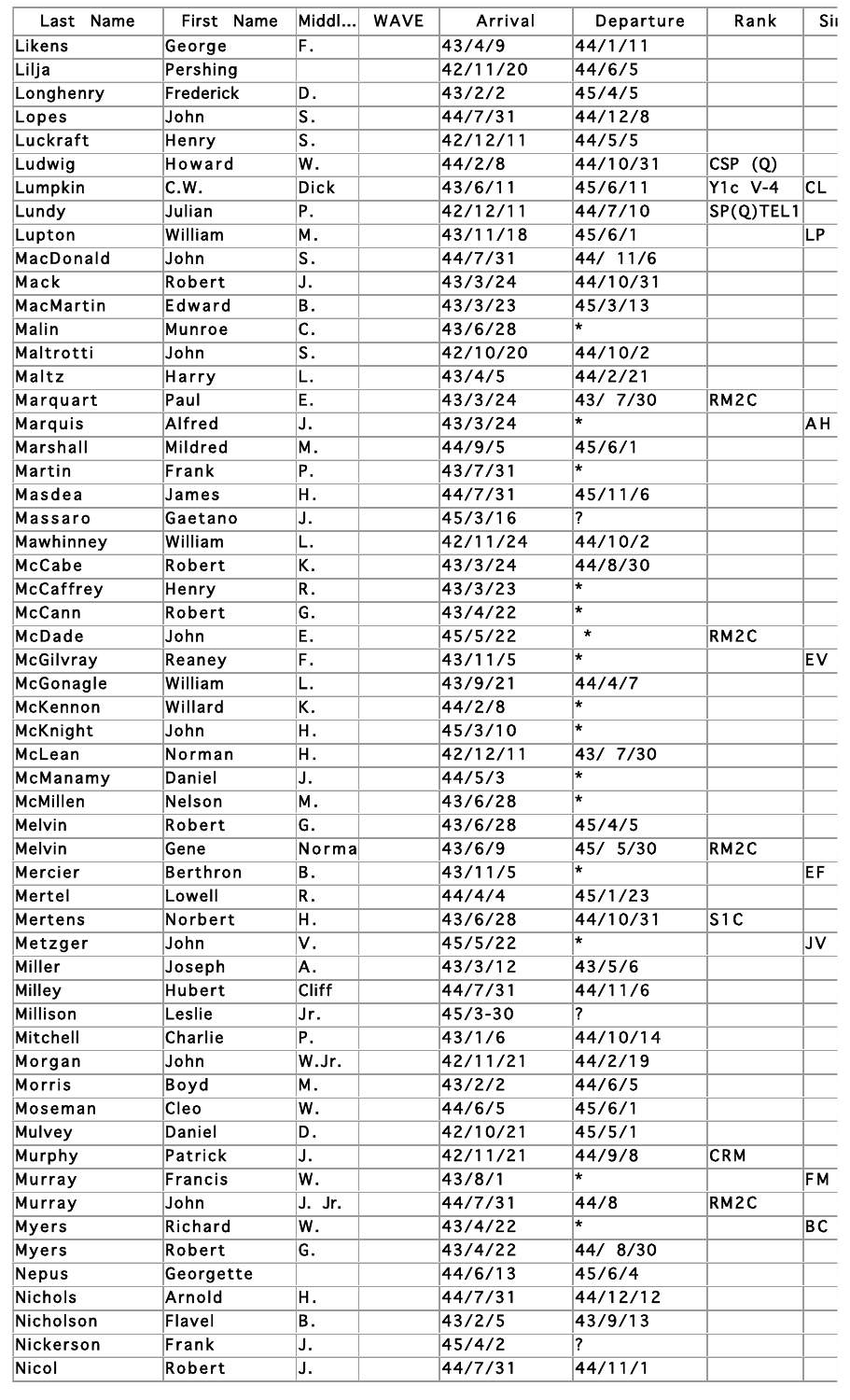| Last Name     | First Name      | Middl                     | <b>WAVE</b> | Arrival  | Departure                  | Rank              | Sil                      |
|---------------|-----------------|---------------------------|-------------|----------|----------------------------|-------------------|--------------------------|
| Niederberger. | Joseph          | Μ.                        |             | 45/4/2   | ?                          |                   |                          |
| Nikla         | Edward          | Μ.                        |             | 43/3/23  | 44/8/30                    |                   |                          |
| Noack         | George          | J.                        |             | 44/4/10  | 44/8/22                    |                   |                          |
| Nooney        | Austin          | R.                        |             | 43/9/21  | 44/ 8/14                   | CRM               |                          |
| <b>Norris</b> | C.              | $\mathsf{C}$ .            |             |          |                            |                   | CN                       |
| <b>Nunes</b>  | Joseph          | Ε.                        |             | 43/12/4  | 45/1/16                    |                   |                          |
| O'Brien       | Paul            | Ε.                        |             | 42/11/24 | 44/5/5                     |                   |                          |
| O'Brien       | Daniel          | F.                        |             | 43/11/5  | $\star$                    |                   |                          |
| O'Connor      | Robert          | Μ.                        |             | 43/4/22  | l*                         |                   |                          |
| O'Connor      | Paul            | ۷.                        |             | 44/7/31  | 44/12/8                    |                   |                          |
| O'Neill       | Michael         | J.                        |             | 43/2/2   | 44/6/5                     |                   |                          |
| Olson         | Walter          | Μ.                        |             | 43/6/9   | 44/8/30                    |                   |                          |
| Oppeneer      | John            | J.                        |             | 43/3/24  | $\star$                    | RM2C              |                          |
| Ormsby        | Arthur          | D.                        |             | 43/4/22  | $\star$                    |                   | Ā١                       |
| Otto          | Clarence        | Ε.                        |             | 44/2/20  | 45/1/25                    |                   |                          |
| Paolucci      | Daniel          | J.                        |             | 45/4/6   | ?                          |                   |                          |
| Paproth       | Murl            | R.                        |             | 43/2/2   | 44/10/20                   |                   |                          |
| Parella       | Italo           | ٧.                        |             | 45/4/7   | $\overline{\mathbf{?}}$    |                   |                          |
| Parent        | Fred            | J.                        |             | 45/4/7   | $\overline{?}$             |                   |                          |
| Parr          | James           | W.                        |             | 43/11/4  | 44/10/31                   |                   |                          |
| Parrott       | Richard         | $\mathsf{C}$ .            |             | 45/4/7   | $\boldsymbol{\mathcal{P}}$ | RM3C              |                          |
| Patterson     | Dean            | S.                        |             | 44/9/15  | 45/6/1                     |                   | IG.                      |
| Paulson       | Frances         | G.                        |             | 45/2/7   | $\overline{\mathbf{?}}$    |                   |                          |
| Pelle         |                 |                           |             |          | $\overline{\mathbf{?}}$    |                   |                          |
|               | John            | Gen'l.                    |             | 44/12/8  |                            |                   |                          |
| Pendergast    | <b>Thomas</b>   | Μ.                        |             | 42/11/20 | 44/10/2<br>$\star$         |                   |                          |
| Pendleton     | James           | W                         |             | 45/5/1   |                            |                   |                          |
| Pennings      | Englebert       |                           |             | 43/6/9   | 44/10/31                   |                   |                          |
| Perry         | <b>Beryl</b>    | Lawre                     |             | 43/6/9   | 44/8/30                    |                   |                          |
| Petit         | <b>Theodore</b> | Ε.                        |             | 43/3/24  | 44/10/31                   | RM <sub>1</sub> C |                          |
| Pettit        | Richard         | Ε.                        |             | 45/5/3   | $\star$                    |                   | $\overline{\mathsf{RP}}$ |
| Phillabaum    | John            | $\overline{\mathsf{c}}$ . |             | 43/11/15 | 44/11/2                    |                   |                          |
| Pillars       | Joseph          | S.                        |             | 43/4/22  | $\overline{\mathbf{?}}$    |                   |                          |
| Pitcher       | <b>Charles</b>  | Η.                        |             | 44/11/6  | ?                          |                   |                          |
| Pomerleau     | Joseph          | Α.                        |             | 44/7/31  | $\overline{?}$             |                   |                          |
| Potter        | David           | Μ.                        |             | 44/7/31  | 44/8                       |                   |                          |
| Pratt         | Raymond         | Η.                        |             | 42/11/24 | $\star$                    |                   |                          |
| Precourt      | <b>Charles</b>  | Ε.                        |             | 44/11/13 | $\overline{?}$             |                   |                          |
| Prior         | Arthur          | Η.                        |             | 43/1/6   | 44/8/30                    |                   |                          |
| Pruitt        | Gordon          |                           |             | 43/6/28  | $\star$                    | CRM               |                          |
| Purinton      | Harold          | G.                        |             | 43/7/31  | $\star$                    |                   | HP                       |
| Quigley       | Daniel          | Ε.                        |             | 43/4/22  | 44/10/31                   |                   |                          |
| Quinn         | Richard         | Μ.                        |             | 43/11/5  | 45/5/30                    | RM2C              |                          |
| Raller        | Alfred          | W. Jr.                    |             | 43/4/22  | 44/6/21                    |                   | ZΝ                       |
| Rayburn       | Lloyd           | Ρ.                        |             | 43/4/22  | $\star$                    |                   |                          |
| Regan         | <b>Charles</b>  | H. Jr.                    |             | 43/4/22  | 44/6/21                    |                   |                          |
| Reisdorfer    | Walter          | L.                        |             | 45/4/30  | $\star$                    |                   |                          |
| Ridge         | J.P.            |                           |             | 45/2/28  | $\overline{\mathbf{r}}$    |                   |                          |
| Rise          | <b>Stanley</b>  | Ε.                        |             | 42/12/29 | 41/5/5                     |                   |                          |
| Robinson      | B.H.            | Jr.                       |             | 43/6/28  | $\star$                    |                   |                          |
| Romero        | Raymond         | R.                        |             | 43/3/12  | 44/8/30                    | RM3C              |                          |
| Rooney        | Francis         | J.                        |             | 43/11/5  | $\star$                    |                   | EJ.                      |
| Rothe         | Frederick       | Ε.                        |             | 43/6/30  | $\star$                    |                   |                          |
| Runco         | J.V.            |                           |             | 45/4/2   | $\overline{\mathbf{?}}$    | RM2C              |                          |
| Rush          | Peter           | J.                        |             | 44/6/22  | $\pmb{\star}$              |                   | RU                       |
| Rusin         | Michael         | J.                        |             | 45/4/2   | $\overline{\mathbf{?}}$    |                   |                          |
| Rutigliano    | Ρ.              |                           |             | 45/2/10  | $\overline{\mathbf{?}}$    |                   |                          |
| Ryan          | Frank           | Ε.                        |             | 44/3/27  | $\overline{\mathbf{?}}$    |                   |                          |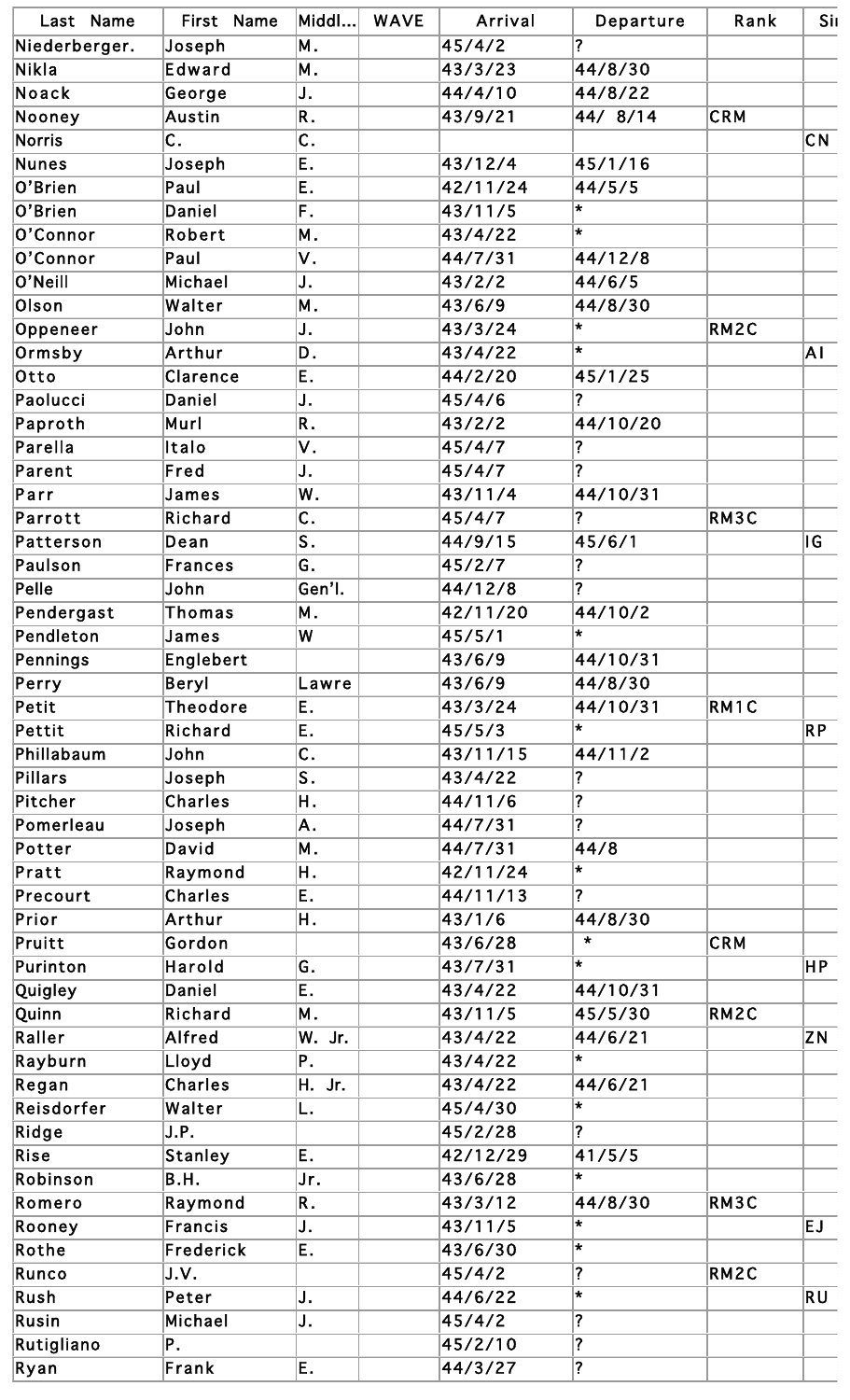| Last Name   | First Name     | Middl                   | <b>WAVE</b> | Arrival         | Departure               | Rank      | Sil           |
|-------------|----------------|-------------------------|-------------|-----------------|-------------------------|-----------|---------------|
| Sadler      | Robert         | F.                      |             | 45/3/8          | ?                       |           |               |
| Salladay    | John           | Roy                     |             | 43/7/30         | 44/4/21                 |           |               |
| San         | John           | S.                      |             | 42/11/21        | 43/9/22                 |           |               |
| Sandridge   | <b>Charles</b> |                         |             | 43/7/31         | 44/2/7                  |           |               |
| Sansone     | Thomas         |                         |             | 44/5/13         | $\star$                 |           |               |
| Sappington  | Emmett         | L.                      |             | 42/12/11        | 44/10/31                |           |               |
| Sauer       | John           | D.                      |             | 43/6/9          | 44/ 9/8                 |           |               |
| Savoy       | Paul           | Τ.                      |             | 44/6/22         | $\star$                 |           |               |
| Schalizki   | Henry          | J.                      |             | 43/11/10        | $\star$                 | RM1C      |               |
| Schram      | Robert         | Μ.                      |             | 43/4/22         | $\star$                 | CRM       | AΚ            |
| Schrom      | Robert         | James                   |             | 43/4/22         | $\star$                 |           | $\mathsf{TV}$ |
| Schwait     | Joe            | M.                      |             | 44/1/2          | $\overline{\mathbf{?}}$ |           |               |
| Schwarz     | William        | Η.                      |             | 43/12/6         | $\star$                 |           |               |
| Searcy      | John           | Η.                      |             | 42/10/20        | 45/3/5                  |           |               |
| Sentelle    | Harry          | G.                      |             | 43/6/28         | $\star$                 |           |               |
| Sherman     | Eli            |                         |             | 44/3/28         | 45/5/25                 |           |               |
| Sherrod     | Benjamin       | W.                      |             | 44/1/16         | 45/1/5                  |           |               |
| Sherwin     | James          | P.                      |             | 43/6/9          | $\star$                 |           |               |
| Short       | Ira            | Τ.                      |             | 44/7/31         | 44/11/2                 |           |               |
| Siddens     | Fred           |                         |             | 43/1/6          | 44/8/30                 |           |               |
| Silvia      | George         | F.                      |             | 43/10/1         | ?                       |           |               |
| Smith       | <b>Elbert</b>  | W.                      |             | 42/11/22        | 43/2/3                  |           |               |
| Smith       | <b>Russell</b> | S.                      |             | 43/11/1         | $\star$                 |           |               |
| Smith       | James          | E.                      |             | 43/3/23         | $\pmb{\times}$          |           |               |
| Smith       |                |                         |             | 43/4/22         | $\star$                 |           |               |
|             | Roger          | Η.                      |             |                 |                         |           |               |
| Smith       | Frederick      | R.                      |             | 43/4/23         | 45/1/31                 |           |               |
| Smith       | Clayton        | K                       |             | 44/7/31         | 44/11/29<br>$\star$     |           |               |
| Smith       | <b>Ernests</b> | Η.                      |             | 45/4/24         |                         |           |               |
| Snider      | Eugene         |                         |             | 43/1/6          | 44/4/24                 |           |               |
| Soprano     | Fred           | P.                      |             | 45/1/6          | $\overline{\mathbf{?}}$ |           |               |
| Souhrada    | James          | F.                      |             | $\sqrt{43/8/2}$ | 45/4/13                 |           |               |
| Southard    | <b>Charles</b> | E.                      |             | 42/11/24        | 44/7/30                 |           |               |
| Spencer     | <b>Donald</b>  | C.                      |             | 44/12/14        | ?                       | RM1C      |               |
| Sprich      | William        | J.                      |             | 42/10/20        | $\star$                 |           | SJ            |
| Stamps      | Henry          | B.                      |             | 42/12/11        | 43/5/6                  |           |               |
| Stark       | Junior         | D.                      |             | 43/3/24         | $\star$                 |           |               |
| Stauffer    | Harold         | $\overline{\mathsf{C}}$ |             | 43/3/8          | 44/5/23                 |           |               |
| Steele      | Peter          | R.                      |             | 42/11/24        | 44/8/30                 |           |               |
| Steffan     | <b>Allen</b>   | R.                      |             | 43/3/24         | 43/8/19                 |           |               |
| Stevens     | John           | Τ.                      |             | 43/4/23         | 44/1/31                 |           |               |
| Stone       | Clinton        | M.                      |             | 42/12/10        | 44/10/2                 |           |               |
| Strait      | E.M.           |                         |             | 45/2/10         | $\overline{\mathbf{?}}$ |           |               |
| Struba      | John           | R.                      |             | 45/4/2          | $\overline{\mathbf{?}}$ |           |               |
| Stumpf      | John           | J.                      |             | 45/4/2          | $\overline{\mathbf{?}}$ | RM2C      |               |
| Suddy       | Fremont        | B. Jr.                  |             | 43/11/5         | $\star$                 |           | EH.           |
| Swain       | Walker         | L.                      |             | 42/10/20        | 44/6/5                  |           |               |
| Sweeney     | <b>Bernard</b> | Τ.                      |             | 43/3/23         | 45/3/5                  | SP(Q)TE1c |               |
| Szemplenski | Henry          | E.                      |             | 44/12/23        | $\overline{\mathbf{?}}$ |           |               |
| Tabler      | Harlan         | R.                      |             | 43/6/9          | $\star$                 |           |               |
| Tagliaferro | Louis          | ۷.                      |             | 44/6/20         | $\overline{\mathbf{?}}$ | CY        |               |
| Tasker      | John           | B.                      |             | 45/3/26         | $\star$                 |           | $J$ T         |
| Tavano      | Leon           | J.                      |             | 42/11/10        | $\overline{\mathbf{?}}$ |           |               |
| Taylor      | John           | P.                      |             | 43/3/23         | 44/10/31                |           |               |
| Taylor      | Donald         | M.                      |             | 44/7/31         | 44/12/8                 |           |               |
| Temple      | Robert         |                         |             | 43/3/23         | $\star$                 |           |               |
| Theroux     | Raymond        | Η.                      |             | 43/6/9          | $\star$                 |           |               |
| Thomas      | Walter         | J.                      |             | 43/1/6          | 44/8/30                 |           |               |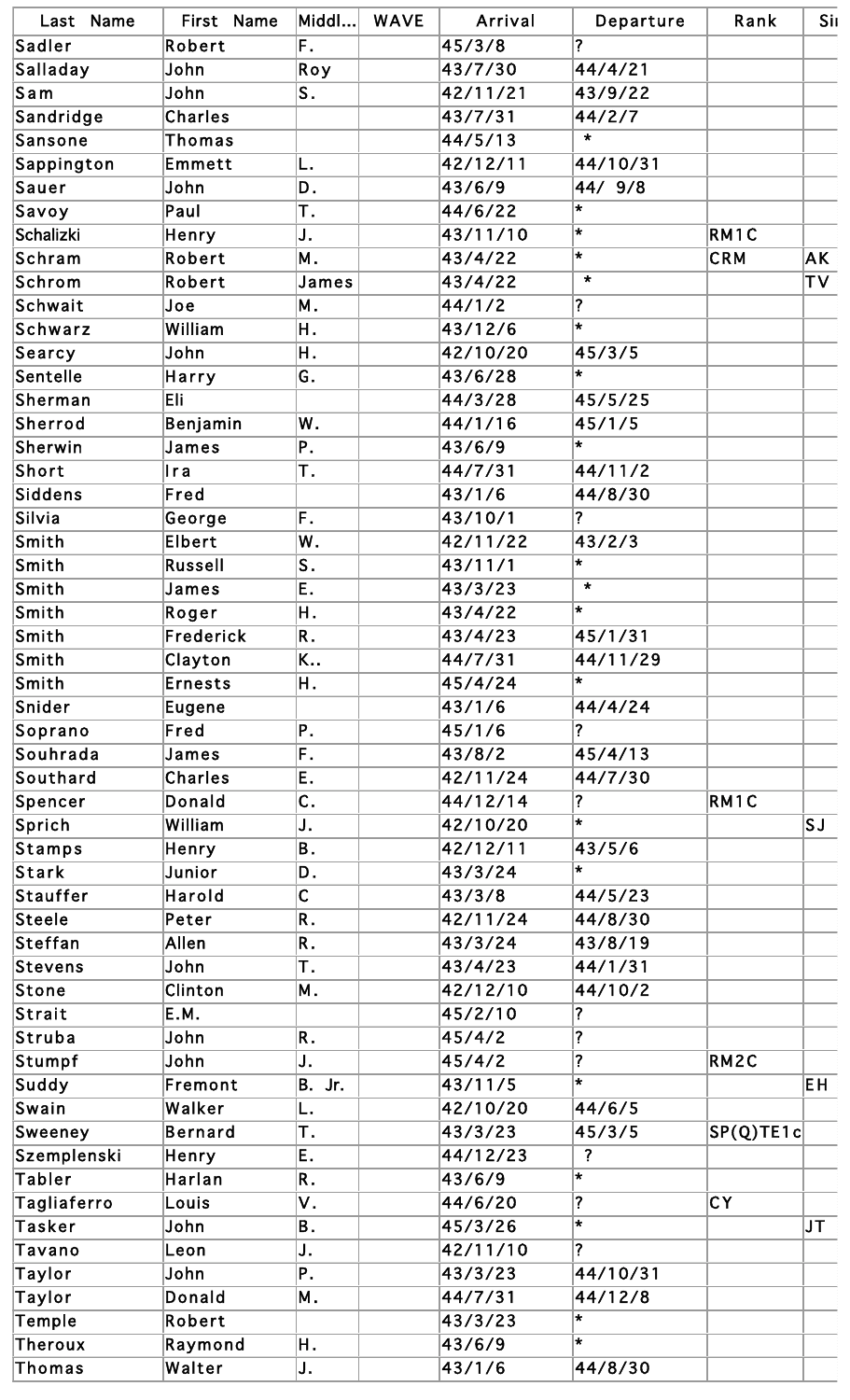| Last Name       | First Name      | Middl            | <b>WAVE</b> | Arrival  | Departure               | Rank                  | Sil |
|-----------------|-----------------|------------------|-------------|----------|-------------------------|-----------------------|-----|
| Thompson        | Arthur          | E.               |             | 43/3/23  | $\overline{\mathbf{?}}$ |                       |     |
| Tierney         | <b>Bertrand</b> | <b>Michae</b>    |             | 45/5/1   | $\overline{\mathbf{?}}$ |                       |     |
| Tomer           | Robert          | N.               |             | 44/12/3  | $\overline{\mathbf{?}}$ |                       |     |
| Torgerson       | William         | F.               |             | 43/3/23  | $\star$                 |                       |     |
| Tousley         | <b>Donald</b>   | J.               |             | 44/12/3  | $\overline{\mathbf{?}}$ |                       |     |
| <b>Townsend</b> | Clayton         | IJ.              |             | 44/7/31  | 44/11/17                |                       |     |
| Trautlein       | Ray             | W.               |             | 44/2/8   | $\star$                 |                       |     |
| Tripp           | Wallace         | IJ.              |             | 44/12/3  | 45/4/13                 |                       |     |
| Tucker          | Wayne           | Q.               |             | 43/2/2   | 44/10/20                |                       |     |
| Twiner          | Owen            | W.               |             | 42/11/20 | 44/9/8                  |                       |     |
| Underhill       | William         |                  |             | 43/4/22  | 45/5/30                 |                       |     |
| Urato           | John            |                  |             | 44/10/11 | 45/3/28                 |                       |     |
| VanDecar        | <b>Charles</b>  | E.               |             | 43/4/22  | $\overline{\mathbf{?}}$ |                       |     |
| Viets           | Earl            | D.               |             | 43/4/23  | 45/1/31                 |                       |     |
| Vigh            | Louis           | F. Jr.           |             | 42/11/24 | 43/5/13                 |                       |     |
| VonDreele       | John            | Η.               |             | 44/6/22  | 45/3/28                 |                       |     |
| Wallace         | John            | IJ.              |             | 44/2/8   | 45/4/5                  | RM2C                  |     |
| Wallisch        | Mary            | M.               |             | 44/9/5   | 45/6/1                  |                       | lF. |
| Warren          | Thomas          | C. Jr.           |             | 43/4/22  | 43/ 9/1                 |                       |     |
| Watson          | John            | Τ.               |             | 43/6/9   | $\star$                 |                       |     |
| Wear            | William         | Τ.               |             | 42/11/20 | 44/8/30                 |                       |     |
| Weaver          | David           | $\overline{c}$ . |             | 42/12/11 | 44/8/30                 |                       |     |
| Weddle          | <b>Trevor</b>   | Ε.               |             | 43/3/24  | 44/10/31                |                       |     |
| Weinman         | <b>Francis</b>  | A.               |             | 44/6/22  | $\star$                 |                       |     |
| Weissman        | Max             |                  |             | 44/7/31  | 44/10                   |                       |     |
| Welch           | Donald          | E.               |             | 43/1/6   | 45/6/1                  |                       |     |
| Weller          | William         | A.               |             | 43/4/22  | $\star$                 |                       |     |
| Wellman         | Edwin           | $\overline{c}$ . |             | 43/3/23  | $\star$                 |                       |     |
| West            | Gordon          | W.               |             | 44/2/8   | 44/10/31                |                       |     |
| Wheatley        | Charles         | R.               |             | 43/3/23  | 44/8/30                 |                       |     |
| White           | William         | $\overline{c}$ . |             | 45/4/5   | $\star$                 |                       |     |
| Whitehouse      | Forrest         | G.               |             | 43/1/6   | 44/4/24                 |                       |     |
| Whitesell       | Leon            | 0.               |             | 44/2/8   | $\star$                 |                       |     |
| Whittet         | James           | F.               |             | 43/3/23  | 45/3/5                  |                       |     |
| Whittles        | Norman          | R.               |             | 43/10/1  | $\overline{\mathbf{?}}$ |                       |     |
| Wickham         | Jesse           | W.               |             | 43/4/23  | $\star$                 | S1C                   |     |
| Wicks           | Annie           | G.               |             | 44/11/28 | 45/6/1                  |                       | OL  |
| Wiggins         | Robert          | Η.               |             | 43/6/16  | 45/1/30                 | <b>CRM</b>            |     |
| Wilkinson       | Edmund          | $\mathsf{C}$ .   |             | 44/10/13 | $\star$                 |                       | EC. |
| Williams        | Earl            | Jr.              |             | 43/2/2   | 44/10/2                 |                       |     |
| Willoughby      | Lawrence        |                  |             | 43/10/1  | 45/1/2                  |                       |     |
| Wilson          | <b>Bert</b>     |                  |             | 43/10/1  | $\overline{\mathbf{?}}$ |                       |     |
| Wilson          | Newton          | M.               |             | 45/4/2   | $\overline{?}$          |                       |     |
| Wilson          | Alva            | Ε.               |             | 45/4/2   | 43/4/11                 |                       |     |
| Wladyka         | John            |                  |             | 43/5/30  | 44/10/13                | RM1C                  |     |
| Woefel          | Harry           | E.               |             | 43/4/22  | $\vert \star \vert$     |                       | AΜ  |
| Wolf            | Willard         | G.               |             | 43/6/9   | l x                     |                       |     |
| Wonders         | <b>Donald</b>   | E.               |             | 44/2/8   | l*                      |                       |     |
| Wyatt           | <b>Morris</b>   | B.               |             | 43/4/22  | 44/4/24                 |                       |     |
| Zonfrelli       | John            |                  |             | 44/7/31  | 44/12/16                |                       |     |
| Sentelle        | Joyce           | P                |             | 43/6/28  | $\star$                 | S1c                   | ZL  |
| Ashenbrenner    | Irma            | L.               | Wave        | 44/6/27  | 45/6/1                  | RM3c<br>(T)           |     |
| Ask             | Olive           | Marcel Wave      |             | 44/6/27  | 45/6/1                  | RM3c(T)               |     |
| Ault            | Norma           | IJ.              | Wave        | 44/6/27  | 45/3/21                 | RM2c                  |     |
| Baker           | Frances         | Macau Wave       |             | 44/6/27  | 45/6/01                 | RM2c                  |     |
| Baker           | Frances         | Macau Wave       |             | 44/6/27  | 45/6/01                 | S1c                   |     |
| Barker          | Rosabelle       | Goodri Wave      |             | 44/11/28 | 45/6/1                  | RM2c<br>$ {\sf S1c} $ |     |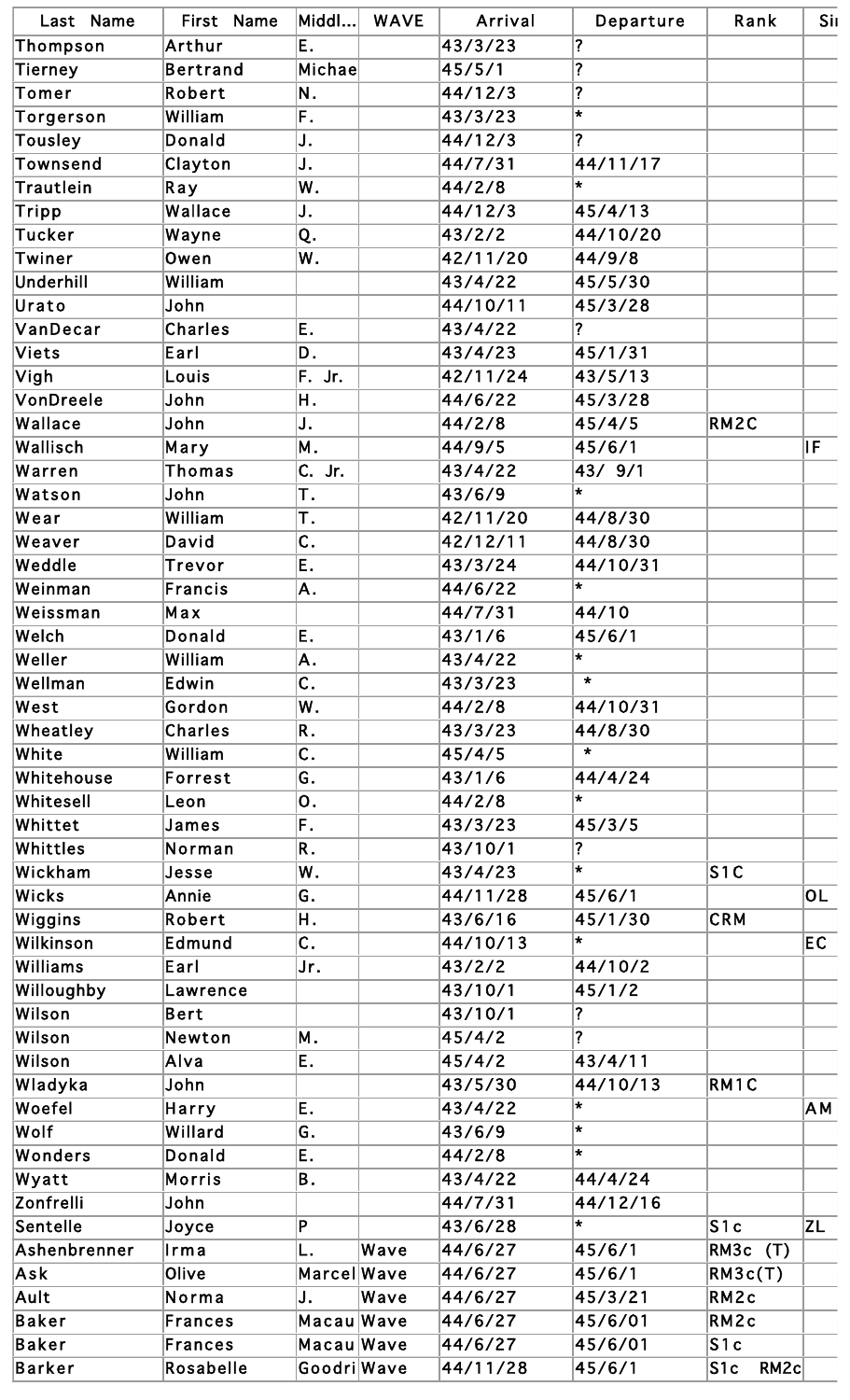| Last Name     | First Name      | Middl        | <b>WAVE</b> | Arrival  | Departure               | Rank                               | Sil |
|---------------|-----------------|--------------|-------------|----------|-------------------------|------------------------------------|-----|
| Barnes        | Dorothy         | June         | Wave        | 44/11/28 | 45/6/01                 | S1c                                |     |
| Barron        | <b>Muriel</b>   | J.           | Wave        | 44/9/05  | 45/6/01                 | PhM3c                              |     |
| Bauer         | Priscilla       | Warre Wave   |             | 45/4/21  | 45/5/30                 | S1c                                |     |
| Beaton        | <b>Florence</b> | NormaWave    |             | 44/7/31  | 44/12/14                | S1c                                |     |
| Beck          | Dorothy         | Mildre wave  |             | 45/1/24  | 45/6/1                  |                                    |     |
| Bennett       | <b>Barbara</b>  | $E^{\times}$ | Wave        | 45/2/06  | ?                       | RM2c                               |     |
| Blade         | <b>Evabelle</b> |              | Wave        | 45/1/01  | 45/6/01                 |                                    |     |
| Bostian       | Marjorie        | IJ.          | <b>WAVE</b> | 44/7     | 45/6/1                  | RM3c                               |     |
| Bostwick      | Evelyn          | MargaWave    |             | 44/6/26  | 45/5/04                 | HA1C                               |     |
| Boynton       | <b>Phyllis</b>  | Ethel        | Wave        | 44/10/31 | 45/4/02                 | S1c                                |     |
| Brancato      | Lucille         | Helen        | Wave        | 44/7/31  | 44/12/21                | RM3c                               |     |
| Brooks        | Anna            | M.           | wave        | 44/7     | 45/6/1                  | Ysc (T)M                           |     |
| Brown         | Marilyn         |              | Wave        | 45/1/13  | 45/6/01                 | Sp                                 |     |
| Calkin        | Joan            |              | Wave        | 45/1/13  | 45/6/01                 | Lt (jg)                            |     |
| Candy         | Mary            | Elizab       | Wave        | 2        | 44/11/13                | RM3c(T)                            |     |
| Carlberg      | Ruth            | HeasleWave   |             | 44/9/05  | 45/3/29                 | RM3c(T)                            |     |
| Carlton       | Betty           | Jane         | Wave        | 44/9/05  | 45/6/11                 | S1c                                |     |
| Carney        | Lorayne         | Marie        | Wave        | 44/11/28 | 45/6/1                  | RM3c                               |     |
| <b>Carney</b> | Dorothy         | M.           | Wave        | 44/7     | 45/6/1                  | S1c                                |     |
| Connolly      | Mary            | Doerr        | Wave        | 44/11/28 | 45/6/01                 | Y2c<br>Sp                          |     |
| Cooney        | Mary E.         |              | <b>WAVE</b> | 44/7/5   | 45/4/4                  | RM3C                               |     |
| Cotter        | Eleanor         | Theres Wave  |             | 44/11/28 | 45/6/01                 | RM2c                               | IK. |
| Cowie         | Mette           | Mae          | Wave        | 44/12/29 | 45/5/16                 | RM3c(T)                            |     |
| Cunningham    | <b>Delores</b>  | Mary         | Wave        | 44/9/05  | 45/6/1                  | RM2c                               |     |
| Daily         | Marjorie        | <b>Ellen</b> | Wave        | ?        | 45/6/1                  | RM3c                               |     |
| Davis         | Regina          | Alma         | Wave        | 44/7     | 45/6/1                  | RM3c                               |     |
| De Groot      | June            | Е.           | Wave        | 44/7     | 45/6/1                  | RM3c                               |     |
| Downs         | Sophia          | Csicva Wave  |             | 44/6/27  | 45/6/4                  | HA1c                               |     |
| Duncan        | Mary            | E.           | Wave        | 44/6/26  | $\overline{\mathbf{?}}$ | YZc(T)                             |     |
| Dunton        | Grace           | llione       | Wave        | 44/12/7  | $\overline{?}$          | RM2c                               |     |
| Duxbury       | Betty           | Mae          | Wave        | 44/12/29 | $\overline{?}$          | RM3c(T)                            |     |
| Eckenrode     | Virginia        | M.           | Wave        | 44/9/5   | 45/6/1                  |                                    |     |
| Eglin         | Helen           |              | Wave        | 45/2/6   | ?                       | RM3c                               |     |
| Eltonhead     | <b>Mildred</b>  | Irene        | Wave        | 44/7     | 45/6/1                  | S <sub>1c</sub><br>SC <sub>3</sub> |     |
| Farber        | Vera            | Louise Wave  |             | 44/10/18 | $\overline{\mathbf{?}}$ | S2c                                |     |
| Farris        | <b>Ellen</b>    | Nicker Wave  |             | 45/1/24  | 45/6/4                  | S1c                                |     |
| Feld          | Anna            | <b>Belle</b> | Wave        | 44/11/28 | 45/6/1                  | S1c                                |     |
| Fisher        | Frances         | Louise Wave  |             | 44/9/5   | 45/6/1                  | S1c                                |     |
| Fitzgerald    | Julia           | N.           | Wave        | 44/9/5   | 45/6/1                  | LT (W)                             |     |
| Forsyth       | Marjorie        | Patrici Wave |             | 45/4/16  | $ 2\rangle$             | S1c                                |     |
| Gattis        | Peggy           | Ε.           | Wave        | 44/10/31 | 45/ 4/18                | HA1c                               |     |
| Gifford       | Dorothy         | Η.           | Wave        | 44/7/31  | 44/11/21                | RM3c                               |     |
| Gilmore       | Mary            | E.           | Wave        | 44/7     | 45/6/1                  | S1c                                |     |
| Godwin        | Martha          | Elizab Wave  |             | 44/7/7   | 45/4/4                  | S1c                                |     |
| Godwin        | Thelma          | Rose         | Wave        | 45/5/1   |                         | S2c                                |     |
| Gonet         | Jane            | Anne         | Wave        | 44/12/14 | $\overline{\mathbf{?}}$ | S1c                                |     |
| Goodrich      | Rosebelle       | Helen        | Wave        | 44/11/28 |                         | S1c                                |     |
| Gravel        | Marie           | C.           | Wave        | 44/10/27 | 44/12/22                | S1c                                |     |
| Gygli         | Mardell         | Elaine       | Wave        | 44/11/28 | 45/6/1                  | S1c                                |     |
| Hall          | Lois            | Mary         | Wave        | 44/9/5   | 45/4/16                 | YZC                                |     |
| Hardy         | Jean            | Η.           | Wave        | 45/1/13  | 45/6/1                  | RM3c                               |     |
| Harris        | Lucille         |              | Wave        | 44/7     |                         | RM3c                               |     |
| Heisf         | <b>Esther</b>   |              | Wave        | 44/7     | 45/6/1                  | S1c                                |     |
| Hermance      | Christina       |              | Wave        | 44/9/5   | 45/6/1                  |                                    |     |
|               |                 |              |             | 44/9/5   | 45/6/1                  | S1c                                |     |
| Herring       | Falba           | Bowlin Wave  |             |          |                         | RM3c(T)                            |     |
| Hinson        | Marie           | Monac Wave   |             | 44/9/16  | 45/6/1                  | S1c                                |     |
| Holachek      | Mary            | A.           | Wave        | 44/9/5   | 45/6/1                  | RM3c                               |     |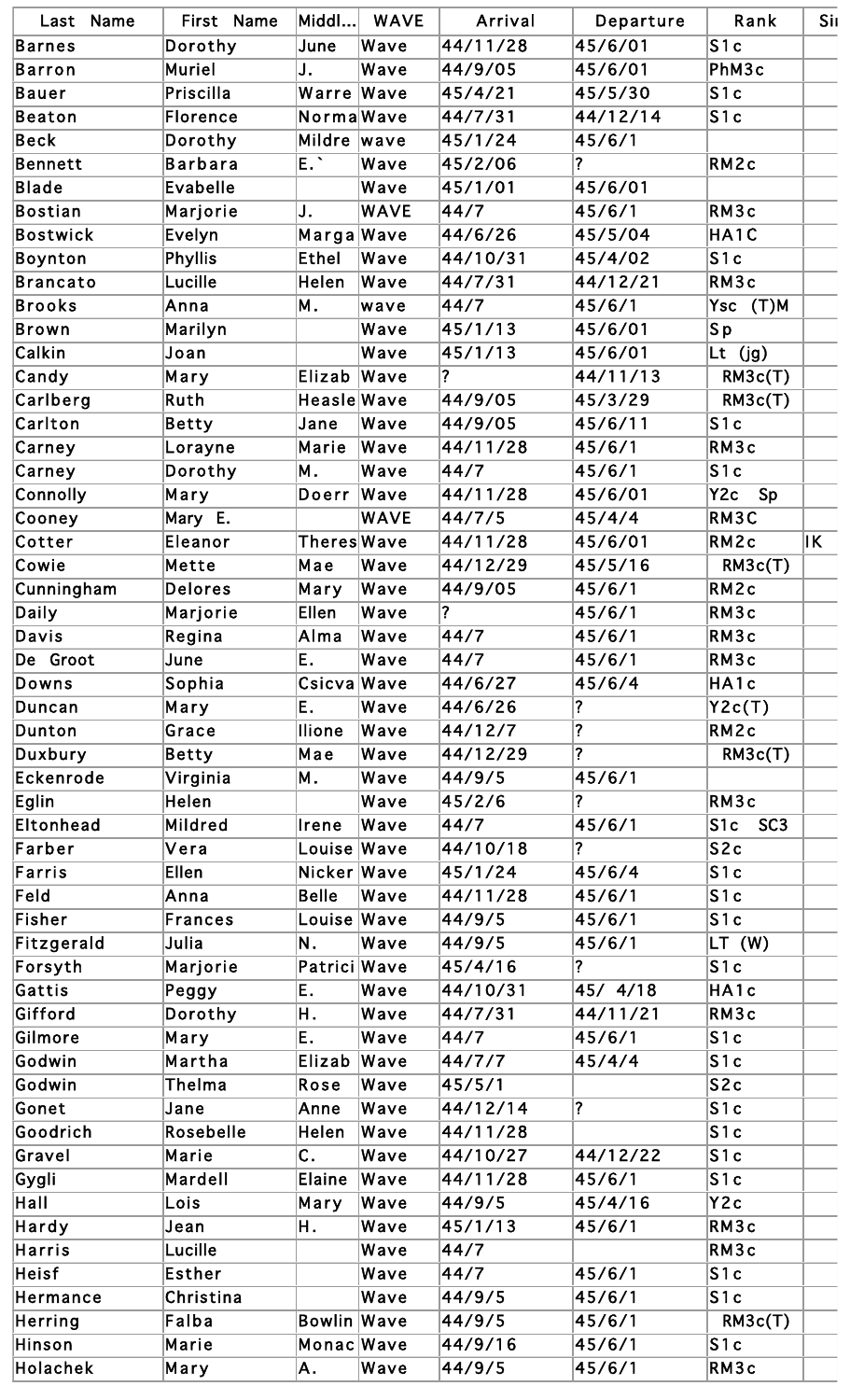| Last Name                             | First Name       | $ $ Middl $ $ | <b>WAVE</b> | Arrival  | Departure               | Rank                               | Sil |
|---------------------------------------|------------------|---------------|-------------|----------|-------------------------|------------------------------------|-----|
| Holub                                 | Almeda           | M.            | Wave        | 44/7     | 44/9/30                 | S1c                                |     |
| Houghton                              | Mary             |               | Wave        | 45/5/1   |                         | S <sub>1c</sub><br>SC <sub>3</sub> |     |
| Hughes                                | Virginia         | Ю.            | Wave        | 44/10/18 | ?                       | RM3c                               |     |
| Hyman                                 | Arlene           | Marie         | wave        | 44/7     | 45/6/1                  | RM3C<br>(T)                        |     |
| Jablow                                | Marcia           |               | Wave        | 44/9/5   | 45/6/1                  | HA1c                               | IH. |
| Jewart                                | Agnes            | Livings Wave  |             | 44/7     | 45/6/1                  | S <sub>2c</sub>                    |     |
| <b>Judkins</b>                        | Eugenia          | L.            | Wave        | 45/5/1   | $\overline{?}$          | S1c                                |     |
| Keller                                | Ruth             | Mary          | Wave        | 44/11/28 | 45/6/1                  | RM3C                               |     |
| <b>Kelley</b>                         | Cecile           | Patrici Wave  |             | 44/11/28 | 45/6/1                  | RM3c                               | IL  |
| Kelley                                | Joan             | Recor         | Wave        | 44/7     | 45/6/1                  | RM3c                               |     |
| Kelly                                 | Patricia         | Irene         | Wave        | 44/11/28 | 45/6/1                  | RM3c                               |     |
| Kelly                                 | Joan             | Aloysi Wave   |             | 44/7     | 45/6/1                  | S1c                                |     |
| King                                  | Catherine        | Jackm Wave    |             | 44/9/5   | 45/6/1                  | S1c                                |     |
| LaJoie                                | Amalee           | David         | Wave        | 45/5/1   | $\overline{\mathbf{?}}$ | S1c                                |     |
| Langer                                | Audrey           | Henrie Wave   |             | 44/11/28 | 45/6/1                  | RM3c(T)                            |     |
| Loo                                   | Gladys           | Marie         | Wave        | 44/11/28 | 45/6/1                  | RM3c                               |     |
| Lucas                                 | Doris            | Μ.            | Wave        | 44/6/27  | 45/6/1                  | S1c                                |     |
| Ludwig                                | Martha           | C.            | Wave        | 44/7/7   | 45/3/27                 | S <sub>2c</sub><br>sp              |     |
| MacDonald                             | Helen            | Grace         | Wave        | 44/12/14 | $\overline{?}$          | S <sub>1c</sub><br>SK3c            |     |
| MacDonald                             | Velda            | Elizab Wave   |             | 44/7/31  | 44/11/6                 | S1c                                |     |
| Marshall                              | Mildred          | Maxine Wave   |             | 44/9     | 45/6/1                  | RM3c                               |     |
| McBane                                | <b>Bernice</b>   | D.            | Wave        | 45/01    | 45/6/1                  | S1c                                |     |
| McCann                                |                  |               | Wave        | 44/9/5   |                         |                                    |     |
|                                       | Jean             | E.            |             |          | 45/5/7                  | $Sp(s)$ 3c                         |     |
| McDermed                              | Helen            |               | Wave        | 44/7/13  | 45/6/2                  | RM2c                               |     |
| Meadley                               | <b>Millicent</b> | June          | Wave        | 44/12/30 | 45/3/6                  | S1c                                |     |
| Mess                                  | Arlene           | R.            | Wave        | 44/9/5   | 45/6/1                  | Lt. (jg)                           |     |
| Middleswart                           | Kathleen         | E.            | Wave        | 44/12/16 | 45/3/26                 | S1c                                |     |
| Miksch                                | Ruth             | J.            | Wave        | 44/7/6   | 45/3/27                 | T <sub>2</sub> c                   |     |
| Miller                                | Agnes            | Elizab Wave   |             | 45/1/13  | 45/6/1                  | Y2c<br>Sp                          |     |
| Mohler                                | Jane             |               | Wave        | 45/1/13  | 45/6/1                  | s1c <br>Y3c                        |     |
| Nepus                                 | Georgette        |               | Wave        | 44/7     |                         | SK3C<br>S1c                        |     |
| O'Brien                               | <b>Ellen</b>     |               | Wave        | 44/6/13  | $\overline{\mathbf{?}}$ | RM3c                               |     |
| O'Malley                              | <b>Ethel</b>     | M.            | Wave        | 44/9/5   | 45/6/1                  | S1c                                |     |
| O'Neill                               | <b>Barbara</b>   | Elizab        | Wave        | 45/4/9   | 45/6/4                  | SK3c                               |     |
| Parsons                               | Ruth             | Lee           | Wave        | 44/7     |                         | Y2c RM2c                           |     |
| Patterson                             | Bertha           | Elizab Wave   |             | 45/1/13  |                         | RM3c                               |     |
| Perkins                               | Patricia         | Ann           | Wave        | 44/7     |                         | Lt.(jg)                            |     |
| Povey                                 | Laura            | Mae           | Wave        | 44/12/22 | 45/1/7                  | Lt. (jg)                           |     |
| Prondecki                             | Elvira           | L.            | Wave        | 45/1/31  | ?                       | CSp                                |     |
| Raymond                               | <b>Barbara</b>   |               | Wave        | 44/7/7   | 45/ 4/4                 | RM3c                               |     |
| Renaud                                | Rita             | N.            | Wave        | 44/9/5   | 45/6/1                  | S2c                                |     |
| Ross                                  | <b>Ethel</b>     | Eileen        | Wave        | 44/12/14 | $\overline{\mathbf{?}}$ | Lieut (W)                          |     |
| Schriver                              | <b>Alice</b>     |               | Wave        | 45/3/13  | 45/4/24                 | S <sub>2c</sub>                    |     |
| Scott                                 | Geraldine        | Floren Wave   |             | 44/12/14 | 45/4/18                 | S1c                                |     |
| Scroggins                             | Dorothy          | M.            | Wave        | 44/9/5   | 45/6/1                  | RM2C                               |     |
| Shannon                               | Marguerite       | Hazel         | Wave        | 44/7     | 45/6/1                  | S1c                                |     |
| Shinney                               | Jean             | Marie         | Wave        | 45/1/24  | 45/6/1                  | S2c                                |     |
| Shuttleworth                          | Dorothy          | E.            | Wave        | 45/5/1   | $\overline{?}$          | S1c                                |     |
| Sievers                               | Eileen           | L.            | Wave        | 44/9/5   | 45/6/1                  | (W)<br>Ensign                      |     |
| Sjorlund                              | Dorothy          | Mathil Wave   |             | 44/11/18 | $\star$                 | $SP(Q)$ TE2C                       |     |
| $ {\mathsf{S}}\text{-}\mathsf{myth} $ | Margaret         | Hilda         | Wave        | 45/1/13  | 45/6/1                  | $\textsf{Sp} \texttt{S} 3c$        | M H |
| Stearns                               | <b>Susanne</b>   | Marie         | Wave        | 44/7/3   | 44/12/9                 | RM3C                               |     |
| Stinson                               | Irene            | E.            | Wave        | 44/11/28 | 45/6/1                  | S1c                                | NJ  |
| Strawser                              | Carolyn          | Romai Wave    |             | 44/7/31  | 44/2/14                 | RMc3                               |     |
| Sutter                                | Gyneth           | Heloes Wave   |             |          | 45/6/1                  | RM3c                               |     |
| Tackach                               | Virginia         | E.            | Wave        | 44/6/27  | 44/9/22                 | RM3c                               |     |
| Taylor                                | Elaine           | Ruth          | Wave        | 44/7     | 45/6/1                  | S1c                                |     |